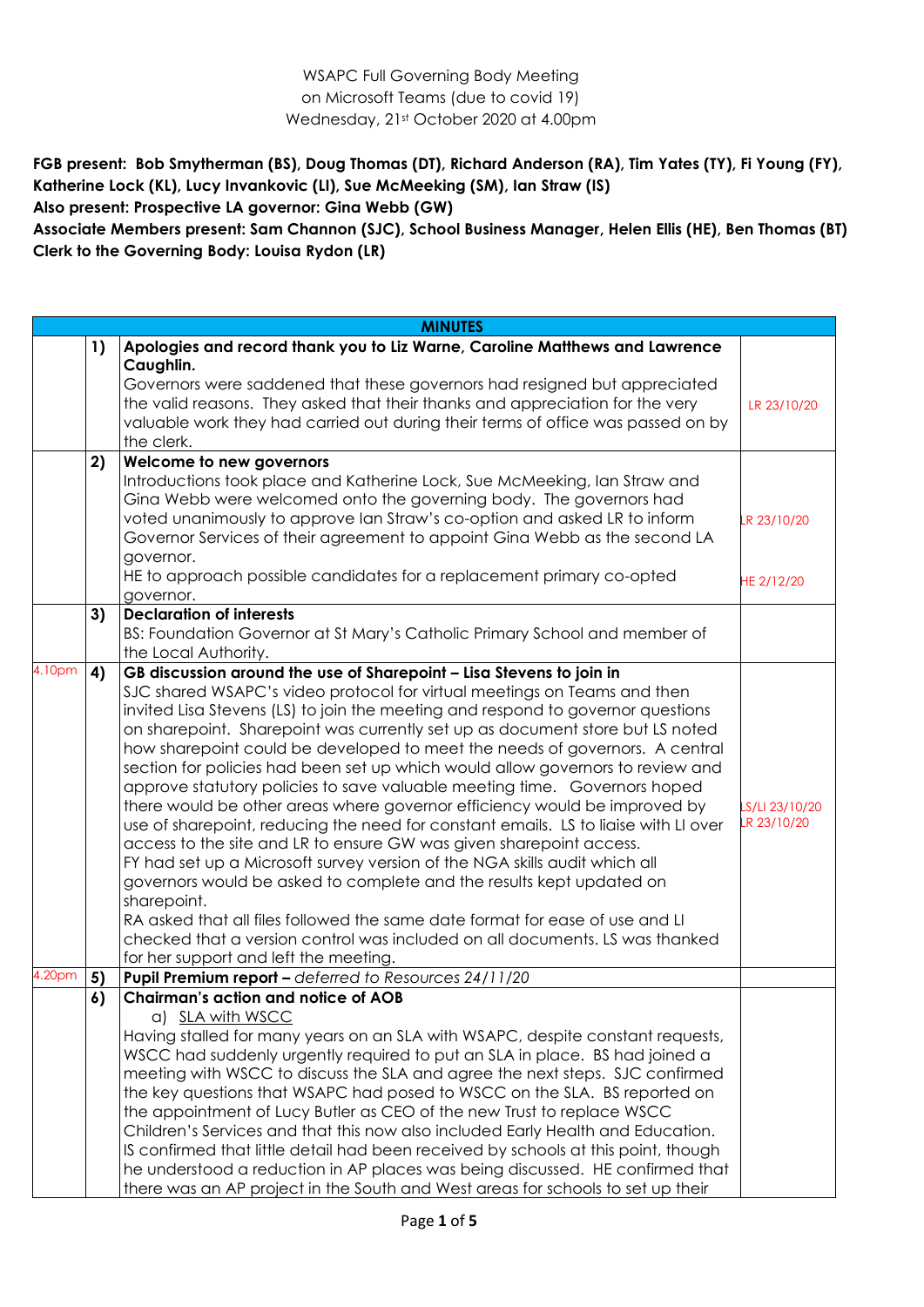|                    |    | own AP before using WSAPC. On reflection, LI asked if this system would be of                                                     |              |
|--------------------|----|-----------------------------------------------------------------------------------------------------------------------------------|--------------|
|                    |    | benefit for pupils and DT confirmed that inclusion and outreach work were vital                                                   |              |
|                    |    | to give pupils the best chance. Governors noted the broad and balanced                                                            |              |
|                    |    | curriculum offered at WSAPC and whilst they supported projects to help students                                                   |              |
|                    |    | avoid exclusion they expressed the importance of WSCC giving appropriate                                                          |              |
|                    |    | provision at all stages. Governors agreed the SLA would only be signed when                                                       |              |
|                    |    | satisfactory responses had been received to key questions.                                                                        |              |
|                    |    | b) Governor resignation                                                                                                           |              |
|                    |    | LI was sorry to inform governors that she was unable to continue to devote the                                                    |              |
|                    |    | time needed to be a governor for WSAPC and would be resigning at the end of                                                       |              |
|                    |    | term. Governors thanked LI for her valuable contribution and safeguarding                                                         |              |
|                    |    | work and would miss her expertise.                                                                                                |              |
| 4.30 <sub>pm</sub> | 7) | Governance - governors to ensure all papers are read and approved prior to                                                        |              |
|                    |    | the meeting                                                                                                                       |              |
|                    |    | a) Declaration of Interests with cover letter                                                                                     |              |
|                    |    | LR to ensure signature received from all governors by the end of the week.                                                        |              |
|                    |    | b) Declaration disqualification signed                                                                                            | LR 23/10/20  |
|                    |    | As per 7a.                                                                                                                        |              |
|                    |    | c) Code of Conduct to be approved and recommended for chair's                                                                     |              |
|                    |    | signature                                                                                                                         |              |
|                    |    | Richard Anderson noted the need to refer to the restrictions on covid 19 and                                                      |              |
|                    |    | governor visits. LR to add a clause for 2020/21 to be reviewed yearly. The code                                                   |              |
|                    |    | of conduct was approved and virtually signed by the chair.                                                                        |              |
|                    |    | d) Governor details for publication on the website (attached)                                                                     | LR 23/10/20  |
|                    |    | Approved and to be uploaded to website.                                                                                           |              |
|                    |    |                                                                                                                                   |              |
|                    |    | e) Link Governor report and approval of Governor Induction Pack                                                                   |              |
|                    |    | Governors thanked FY for her report. They noted her concern about the                                                             | All 12/11/20 |
|                    |    | conflict of interest with the current HTPM lead running Ofsted training for                                                       |              |
|                    |    | governors. Having carefully discussed the value of high quality training and the                                                  |              |
|                    |    | proximity of an Ofsted visit, governors approved Dave Cole running the TEAMS                                                      |              |
|                    |    | training for all governors on 12/11/20 from 6-8pm.<br>Governors thanked FY for setting up the induction pack on sharepoint and LR |              |
|                    |    | would send governors on appointment the link and letter from the                                                                  |              |
|                    |    | Headteacher and Chair welcoming them to WSAPC.                                                                                    |              |
|                    |    | f) Governor training (Ofsted - 12/11/20)                                                                                          |              |
|                    |    | Agreed.                                                                                                                           |              |
|                    |    | g) Confirmation of Committee membership and centre allocations                                                                    |              |
|                    |    | updated version attached                                                                                                          |              |
|                    |    | Headteacher's performance management x1 (shadow this year)                                                                        |              |
|                    |    | It was good practice to have three governors on the panel. Following Liz                                                          |              |
|                    |    | Warne's resignation a third governor would ideally shadow the remaining                                                           |              |
|                    |    | meetings this year. IS agreed to consider joining the panel though he raised his                                                  |              |
|                    |    | reservations about a fellow headteacher being on the panel. Governors                                                             | IS 2/12/20   |
|                    |    | commented that a WS headteacher had successfully been on the panel                                                                |              |
|                    |    | previously and DT did not see it as an issue.                                                                                     |              |
|                    |    | Chalkhill committee x 1 - Fi Young                                                                                                |              |
|                    |    | Pay review x 1 - pay to be included in Resources remit this year.                                                                 |              |
|                    |    | SEN/CLA/pupil premium x 1 - Gina Webb & Sue McMeeking                                                                             |              |
|                    |    | Sports premium x 1- new primary governor to be asked.                                                                             |              |
|                    |    | Student voice/school council x 1-Bob Smytherman/Katherine Lock                                                                    |              |
|                    |    | Inclusion team x 1- Tim Yates                                                                                                     |              |
|                    |    | Committees and centre allocation                                                                                                  |              |
|                    |    | New governors were asked to inform LR of their preference for committees and                                                      |              |
|                    |    | were invited to attend all committee meetings to have an understanding of                                                         |              |
|                    |    | their remit. GW took on Worthing, having checked there was no conflict of                                                         |              |
|                    |    | interest and BS would remain the governor allocated to Lancing. Replacement                                                       |              |
|                    |    | governors were required for Crawley and Burgess Hill.                                                                             |              |
|                    |    | h) Virtual meeting procedure                                                                                                      |              |
|                    |    | Approved.                                                                                                                         |              |
|                    |    | Governors to arrange photo and biog for website<br>$\Box$                                                                         |              |
|                    |    |                                                                                                                                   | KL/SM/IS/GW  |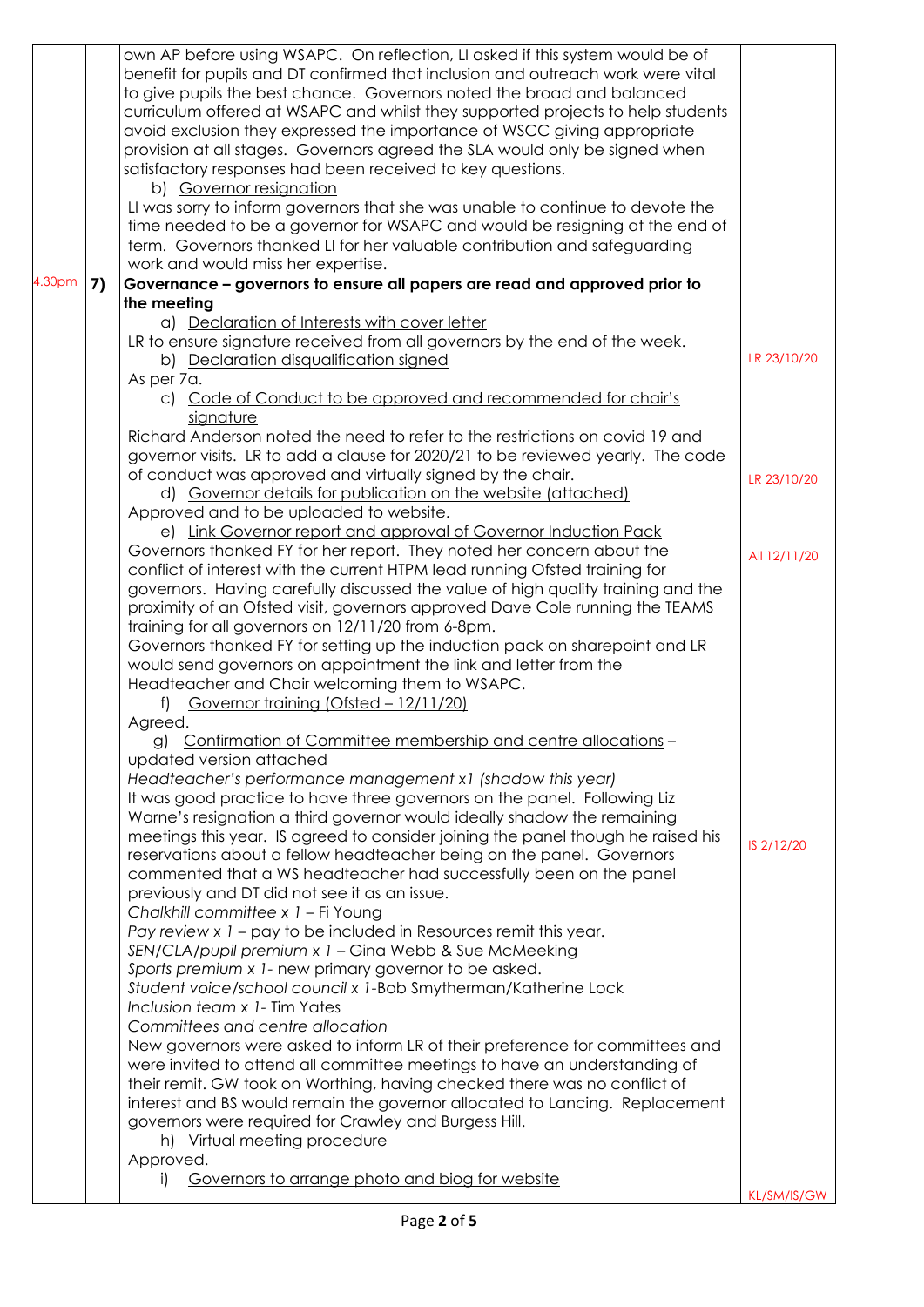|        |     | New governors were asked to send LR a photo and short biography for upload                      |               |
|--------|-----|-------------------------------------------------------------------------------------------------|---------------|
|        |     | onto the website.                                                                               |               |
|        |     | Any progress on parent governors?<br>$\mathbf{I}$                                               | DT 16/11/20   |
|        |     | DT to run new election and FY recommended documents on what was                                 |               |
|        |     | expected of parent governors was included in the paperwork.                                     |               |
|        |     | k) Confirmation all governors have a DBS in place                                               | LR 16/11/20   |
|        |     | LR to ensure school has governor DBS details.                                                   |               |
|        |     | <b>Governor Visits</b><br>$\mathbf{D}$                                                          | SLT/all       |
|        |     | It was agreed governors should only visit centres for 'business critical' reasons               |               |
|        |     | and virtual tours of centres would be given as often as possible.                               |               |
| 4.45pm | 8)  | Discuss terms of reference to set responsibility for each committee and avoid                   |               |
|        |     | overlap.                                                                                        |               |
|        |     | Resources and Chalkhill to review their terms of reference in conjunction with                  | <b>Cttees</b> |
|        |     | approved L&S ToRs for final approval at December FGB.                                           | FGB 2/12/20   |
| 5pm    | 9)  | Approval of last FGB minutes: 2 <sup>nd</sup> September 2020                                    |               |
|        |     | The minutes were approved and electronically signed as a true record.                           |               |
|        |     | 10) Matters Arising/Action Grid                                                                 |               |
|        |     | a) Date to be set to review WSAPC vision and governor strategy                                  |               |
|        |     | The urgency of this meeting was noted. LR to arrange date for November.                         |               |
|        |     | b) Consider the WSCC SLA for WSAPC                                                              | LR 23/10/20   |
|        |     | See 6a.                                                                                         |               |
|        |     | c) Approve remaining INSET days 2020/21                                                         |               |
|        |     |                                                                                                 |               |
| 5.15pm |     | Approved.<br>11) Any questions on learning and standards minutes: 12 <sup>th</sup> October 2020 |               |
|        |     | Consider proposed Attendance Strategy                                                           |               |
|        |     |                                                                                                 |               |
|        |     | Whilst governors agreed with the strategy, they were concerned about the                        |               |
|        |     | deterioration in attendance. Attendance had been raised during the last                         |               |
|        |     | Ofsted and been addressed at most governor meetings but the figures had still                   |               |
|        |     | reduced. After a detailed discussion, governors were unanimous in suggesting                    |               |
|        |     | a separate governor working group was established to focus on attendance                        |               |
|        |     | and look at best practice in other alternative provisions. Governors understood                 |               |
|        |     | the changing complexity of students admitted to WSAPC and HE gave several                       |               |
|        |     | examples of why there were pupils on role who were never attending. The                         | LR 23/10/20   |
|        |     | working group was confirmed as TY, FY, LI, GW, SM, BT and HE and LR was asked                   |               |
|        |     | to set up the first meeting early in November.                                                  |               |
| 5.30pm | 12) | <b>Headteacher's report - Governor questions</b>                                                |               |
|        |     | DT invited comments on the format of the report and would be happy to make                      |               |
|        |     | any changes governors' felt useful.                                                             |               |
|        |     | Questions:                                                                                      |               |
|        |     | Noting the spike in violence/aggression, what support is in place for staff?                    |               |
|        |     | Both SM and KL spoke of the value of team working and sharing strategies and                    |               |
|        |     | information amongst staff. SJC reported on the positive impact of the staff run                 |               |
|        |     | wellbeing committee.                                                                            |               |
|        |     | Is scaling in place?                                                                            |               |
|        |     | Yes at some centres. HE commented on the EP Service and the good practice                       |               |
|        |     | WSAPC had in place. DT confirmed that fixed term exclusions would be used                       |               |
|        |     | when appropriate.                                                                               |               |
|        |     | Why are reintegration levels so low?                                                            |               |
|        |     | HE reported on the determined efforts made to reintegrate pupils but                            |               |
|        |     | highlighted the issues faced with some schools and the delay in special school                  |               |
|        |     | places. IS reported on his efforts to reintegrate pupils and SM wished that all                 |               |
|        |     | schools had a similar attitude. HE agreed to present case studies for governors                 | HE 2/12/20    |
|        |     | to view on sharepoint.                                                                          |               |
|        |     | 13) Update on meeting with Karen Furze - school link adviser                                    |               |
|        |     | DT had had an introductory meeting and noted Karen Furze's relevant                             |               |
|        |     | experience. The next meeting was scheduled for November which BS would                          |               |
|        |     | attend and report back to FGB.                                                                  | FGB 2/12/20   |
| 5.50pm |     | 14) Policies for approval – statutory policy list                                               |               |
|        |     | a) Safeguarding and child protection                                                            |               |
|        |     |                                                                                                 |               |
|        |     |                                                                                                 |               |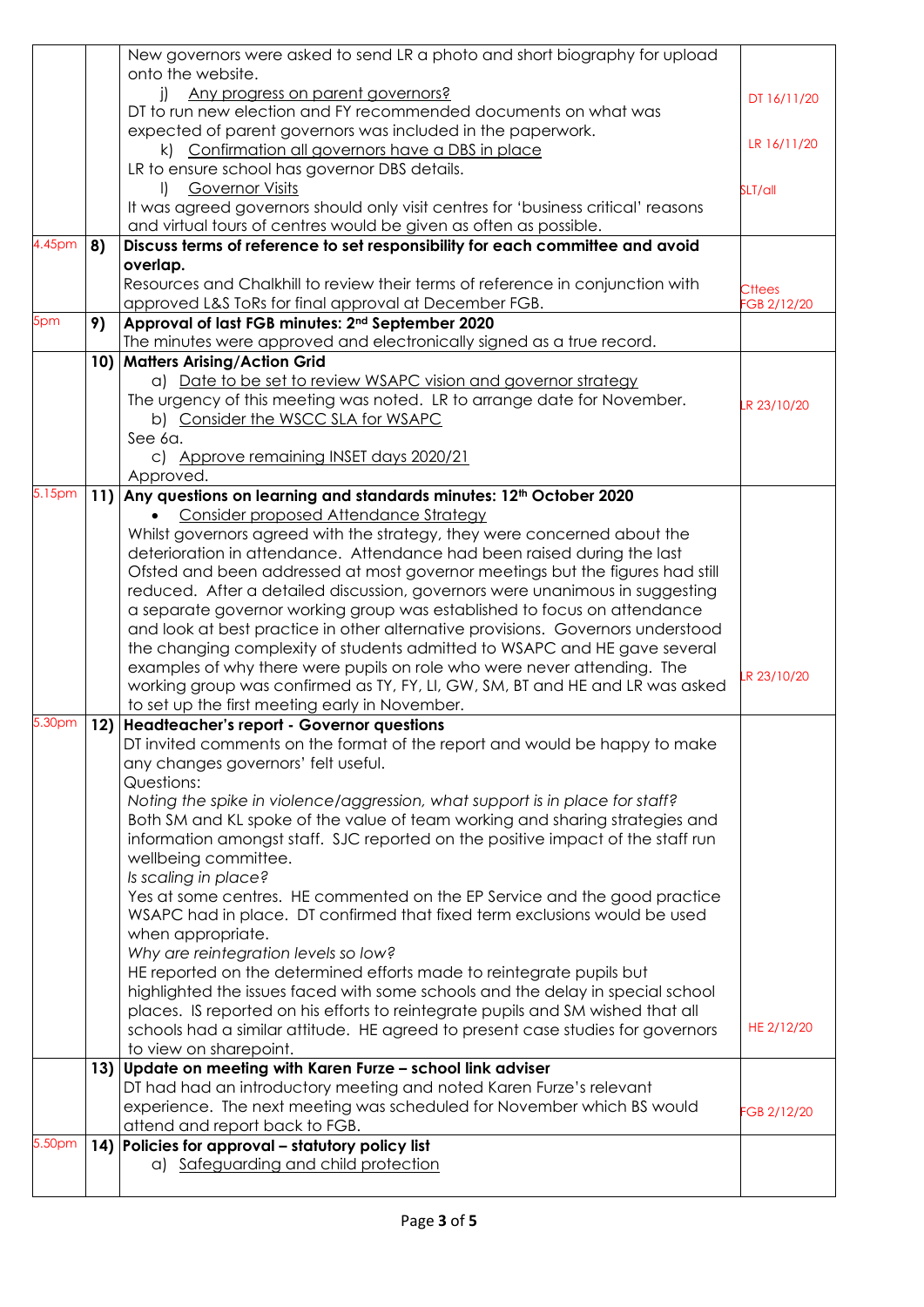|     |     | HE confirmed the changes WSCC had made to their model policy had been<br>highlighted in yellow for governors. Approved for upload onto website.<br>All governors were expected to undertake the safeguarding training and HE<br>offered to run a further course on a Monday/Tuesday at 2pm. LR/HE to liaise<br>over date.   | HE/LR 6/11/20 |
|-----|-----|-----------------------------------------------------------------------------------------------------------------------------------------------------------------------------------------------------------------------------------------------------------------------------------------------------------------------------|---------------|
|     |     | 15) Is the website compliant and up to date?<br>BS had audited the website on 9/9/20. Governor information was now<br>uploaded and the policies due for review were on the agenda at this term's<br>committee meetings.                                                                                                     |               |
|     |     | 16) Confirmation HT Performance Management 2020/21 taken place and targets set.<br>BS confirmed the meeting had taken place and targets set. DT reported on the<br>positive process.                                                                                                                                        |               |
|     |     | 17) Key Themes of Meeting/Impact on pupils<br>New governors in place and joining<br>Governor working group set up for attendance.<br>FY had created background for governors to use during meeting to promote<br>WSAPC. All governors were encouraged to use it if technology allowed.<br>HTPM taken place and targets set. |               |
| 6pm | 18) | Dates of next meeting<br>Chalkhill: Thursday, 5 <sup>th</sup> November at 4pm<br>Resources: Tuesday, 24 <sup>th</sup> November at 4pm<br>FGB: Wednesday, 2 <sup>nd</sup> December at 4pm.                                                                                                                                   |               |

SIGNED………*Bob Smytherman*……………………………………… DATE……2nd December 2020……

|                 | <b>ACTION GRID OCTOBER 2020</b>                                              |    |                 |
|-----------------|------------------------------------------------------------------------------|----|-----------------|
| -1              | Record thanks to departing governors                                         |    |                 |
| $\mathbf{2}$    | Inform Governor Services of governor approval for GW's appointment           |    |                 |
| $\overline{2}$  | Approach possible primary representative governor                            |    |                 |
| $\overline{4}$  | Ensure all governors have access to sharepoint                               |    | ✓               |
| $\overline{4}$  | Complete skills audit                                                        |    |                 |
| 7 <sub>a</sub>  | All governors to complete declaration forms.                                 |    | $\checkmark$    |
| 7c              | Add clause on restriction of governor visits during covid 19 and BS to sign. |    | ✓               |
| 7e              | Governors to attend Ofsted training on 12/11/20 6-8pm                        |    |                 |
| 7g              | New governors to consider which committees to join.                          |    | All             |
|                 | Vacancies remaining for Headteacher performance management, sports           |    |                 |
|                 | premium and allocated governors for Crawley and Burgess Hill.                |    |                 |
| 7i              | New governors to arrange pen portrait and picture for website. (Send to LR)  |    | <b>KL/SM/GW</b> |
| 7j              | Parent governor election                                                     |    | ✓               |
| 7k              | Confirm new governors' DBS details                                           |    | <b>LR</b>       |
| 7 <sup>1</sup>  | Virtual tours and presentations to be given to governors in lieu of visits   |    | SLT/all         |
| 8               | ToR on committee agendas for approval at FGB                                 |    |                 |
| 10 <sub>a</sub> | Set strategy meeting date                                                    |    | Postponed       |
| 11              | Attendance working group set up and first meeting date.                      |    | Postponed       |
| 12              | Present case studies through sharepoint on pupil reintegration               |    | <b>HE</b>       |
| 13              | Report to FGB on school link adviser visit                                   |    | ✓               |
| 14              | Set mop up safeguarding training.                                            |    | ✓               |
|                 | <b>OUTSTANDING ACTION GRID SEPTEMBER 2020</b>                                |    |                 |
| 7               | Staff/pupils to review school vision.                                        | DT |                 |
| 7               | Governors to study NGA strategy paper                                        |    | Strategy        |
|                 |                                                                              |    | meeting         |